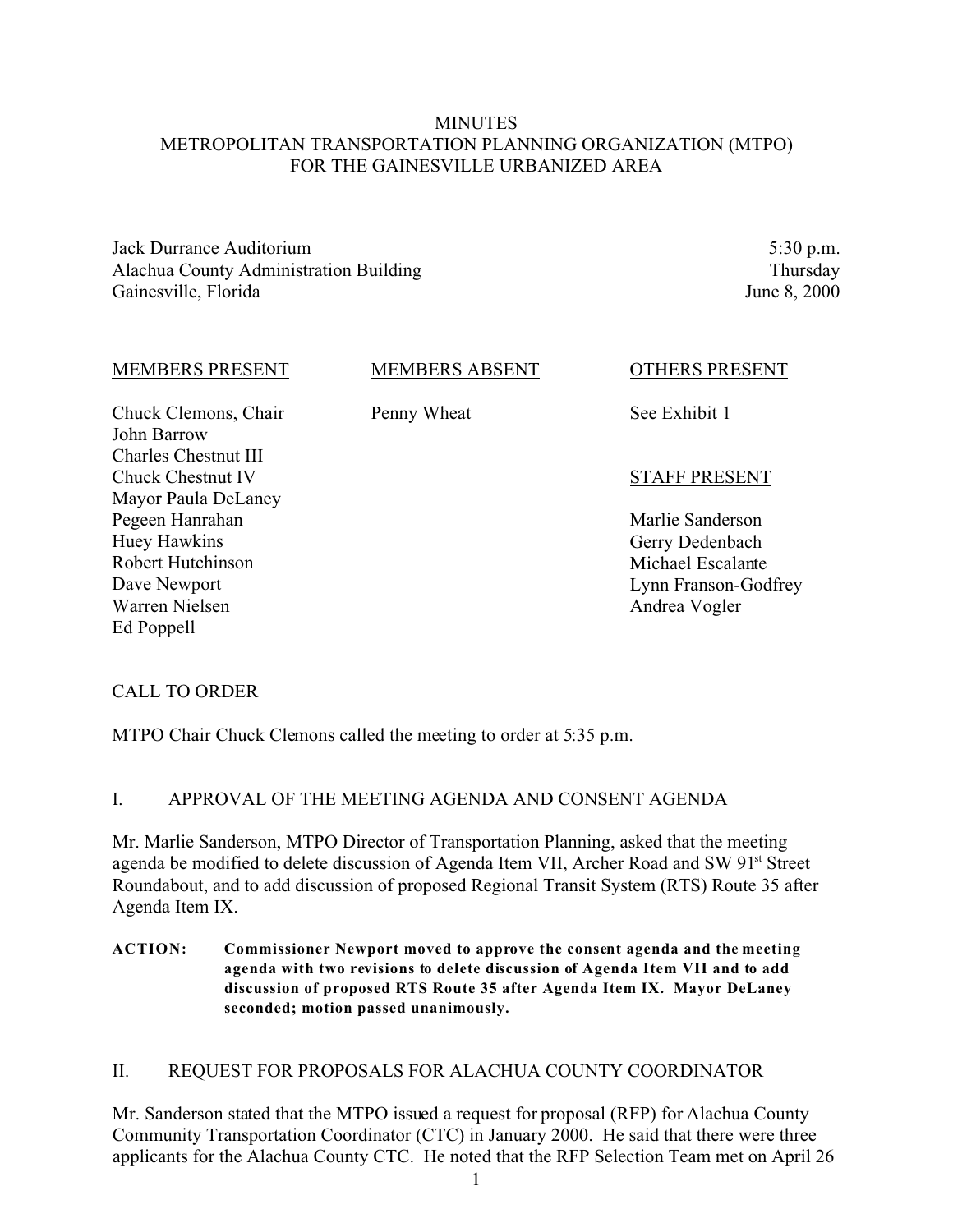to evaluate and rank the proposals. He added that the Alachua County Transportation Disadvantaged Coordinating Board endorsed the Selection Team's recommendation at its May 10 meeting. He concluded by saying that the MTPO needs to make a CTC recommendation to the Commission for the Transportation Disadvantaged.

Ms. Lynn Franson-Godfrey, MTPO Senior Transportation Planner, discussed the RFP process and answered questions.

Mr. William Kennedy spoke concerning this agenda item.

### **ACTION: Commissioner Newport moved to recommend to the Commission for the Transpor tation Disadva ntaged the follow ing ranking for Alachua C ounty Commu nity Transportation Coordinator:**

- **(1) ATC/Intelitran, Inc.**
- **(2) Coordinated Transportation System, Inc.**
- **(3) Southeast Transit Management, Inc.**

**Mayor DeLaney seconded; motion passed unanimously.**

**It was a cons ensus of the M TPO to conduct th e Ma in Stre et pub lic hear ing at 7 :00 p.m . and, therefore, proceed with the rest of the meeting agenda until that time.**

# VI. FISCAL YEARS 2001-2005 TRANSPORTATION IMPROVEMENT PROGRAM (TIP)

Mr. Sanderson stated that the TIP is the most important document that is approved annually by the MTPO. He noted that this year's document authorizes about \$34 million in Federal funds for projects within the Gainesville Metropolitan Area (GMA). He added that, in order for Federal funds to be spent in the GMA, they must be approved by the MTPO and included in this report.

The following individuals spoke concerning this agenda item:

Santo Battaglia Mindy Heath Mark Goldstein Teresa Scott

**ACTION: Comm issioner Nielsen m oved to:** 

- **1. approve the draft Fiscal Years 2001-2005 Transportation Improvement Program ; and**
- **2. ask the Alachua County Commission to include paved shoulders as part of the following resurfacing projects:**
	- **A. Monteocha Road (CR 225)- Race Track Road to NE 156 th Avenue; and**
	- **B. NW 32 nd Avenue- NW 186th Street to NW 143rd Street.**

**Commissioner Newport seconded; motion passed 8 to 1.**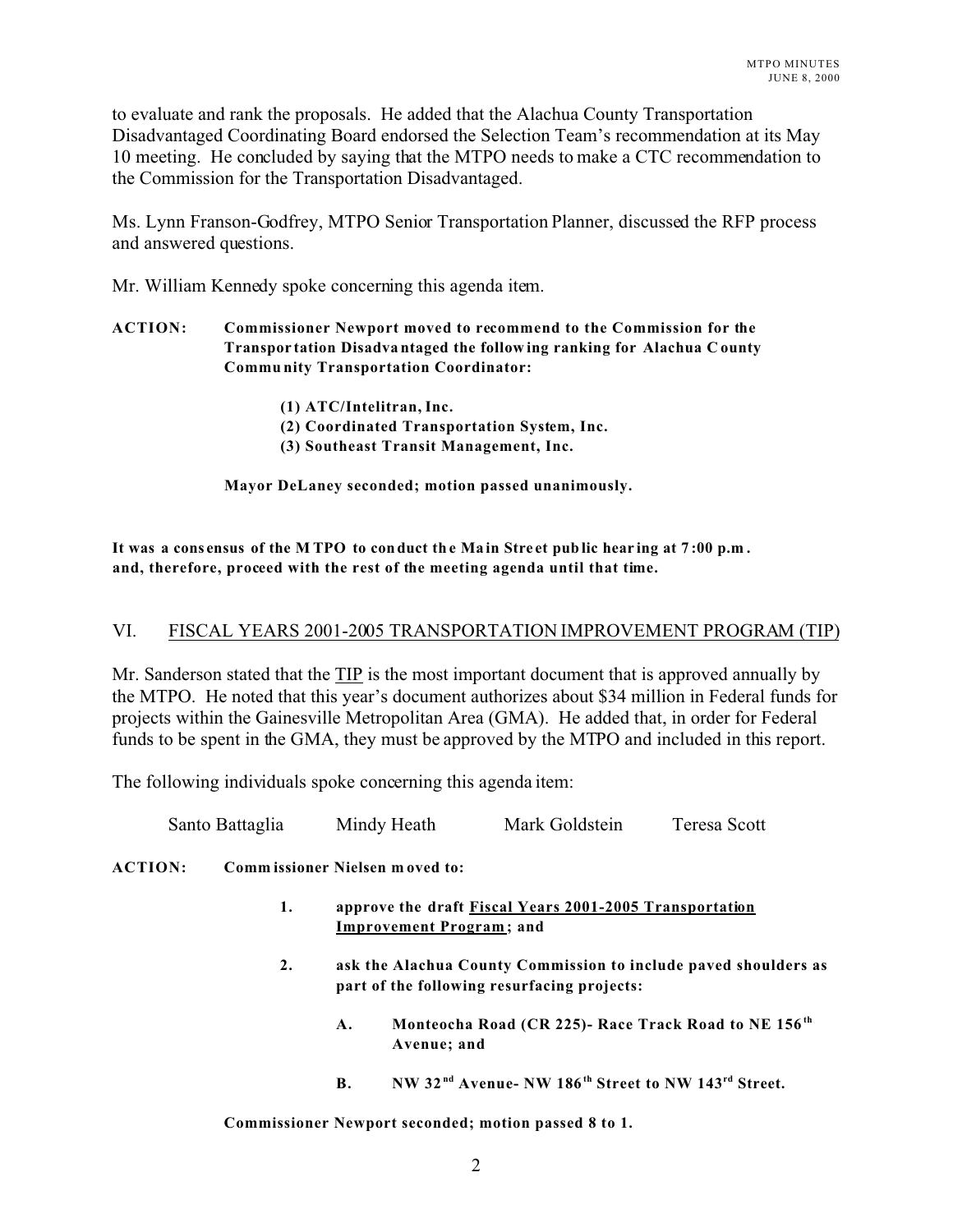### VIII. PROPOSED BUTLER PLAZA EXPANSION PLANS

Mr. Whit Blanton, Renaissance Planning Group, Inc. Vice President, discussed the modeling for the Butler Plaza-SW 20<sup>th</sup> Avenue Charrette area and answered questions.

The following individuals spoke concerning this agenda item:

Representative Bob Casey Mark Goldstein Jim Konish David Welch

**ACTION: Commissioner Chestnut III moved to approve the MTPO contract with Renaissance Planning Group, Inc. to prepare a Year 2020 traffic analysis for the proposed Butler Plaza expan sion pr oject, th at wou ld be fu nded by Bu tler En terprises Inc . Commissioner Barrow seconded; motion passed unanimously.**

### IX. REGIONAL TRANSIT CENTER PROJECT

Mr. Jeff Logan, RTS Director, discussed the proposed Regional Transit Center project alternatives.

The following individuals spoke concerning this agenda item:

| <b>Zachary Andrews</b> | Mark Dunmore, Sr. | Joe Wilson |
|------------------------|-------------------|------------|
|------------------------|-------------------|------------|

### **ACTION: Commissioner Hanrahan m oved to forward the following comments to the City of Gainesville:**

- **1. use the Federal Transit Adm inistration grant money to purchase new bu ses, rather than con struct the initially pro posed tra nsit center;**
- **2. have the suitability of the transit center studied as part of a RTS Comprehensive Operational Analysis; and**
- **3. keep the property that was purchased for the transit center and continue to designate it for use as a transit center.**

### **Commissioner Chestnut IV seconded; motion passed unanimously.**

Chair Clemons adjourned the meeting for a ten minute recess.

Chair Clemons called the meeting to order at 7:00 p.m.

#### $IX_{\cdot}$ . PROPOSED RTS TRANSIT ROUTE 35

Mr. Logan discussed the proposed RTS Route 35 and answered questions. He said that there would be request for funding made to the City of Gainesville and Alachua County.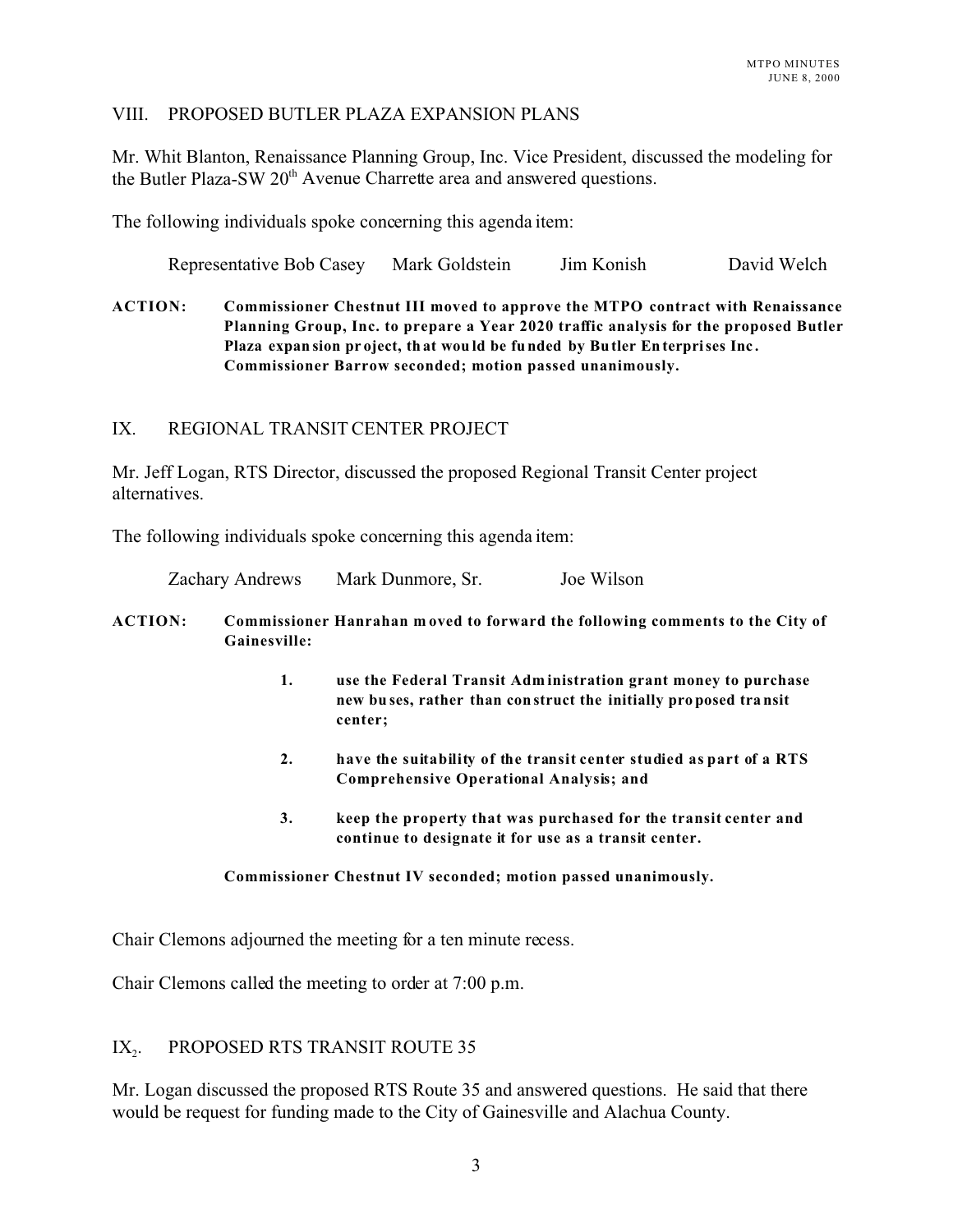Chair Clemons stated that RTS should come to the next County Commission meeting to discuss this issue.

# III. LONG RANGE TRANSPORTATION PLAN- MAIN STREET PUBLIC HEARING

# A. WELCOME AND OPENING REMARKS

Mr. Sanderson stated that the purpose of the public hearing is to consider reducing portions of Main Street, between N 8<sup>th</sup> Avenue and Depot Avenue, from four travel lanes to two travel lanes. He said that, one of the goals of this project, is to increase the walkability of the downtown area by providing additional onstreet parking and enhanced pedestrian facilities.

# C. UNIVERSITY AVENUE/MAIN STREET CORRIDOR TRAFFIC ANALYSIS

Mr. Blanton made a presentation concerning the University Avenue/Main Street Traffic Analysis.

Ms. Linda Dixon, City of Gainesville Transportation Planning Analyst, discussed several design issues related to the Main Street project.

# B. PROPOSED PLAN AMENDMENT

Chair Clemons opened the public comment period on the proposed plan amendment.

The following persons spoke concerning the proposed amendment.

| Santo Battaglia      | Sam Goforth,   | Don McIntyre          | Cindy Smith   |
|----------------------|----------------|-----------------------|---------------|
| Thelma Carlysle      | Mark Goldstein | <b>Rick Moore</b>     | Kyle Suconi   |
| <b>Bob Casey</b>     | James Higman   | Sara Poll             | Kinnon Thomas |
| <b>Bruce DeLaney</b> | Clyde Kiker    | <b>Anthony Porter</b> | David Welch   |
| Mark Dunmore, Sr.    | Joe Little     | Mark Sexton           | Joe Wilson    |
| Nancy Gildersleeve   | Kyle Magrill   | Susan Smart-Reynolds  |               |
| Jim Grantham         | Marge Malagodi | Glen Smerage          |               |

# D. CLOSE PUBLIC HEARING AND OPEN REGULAR BUSINESS MEETING

Chair Clemons closed the public comment period on the proposed Main Street plan amendment.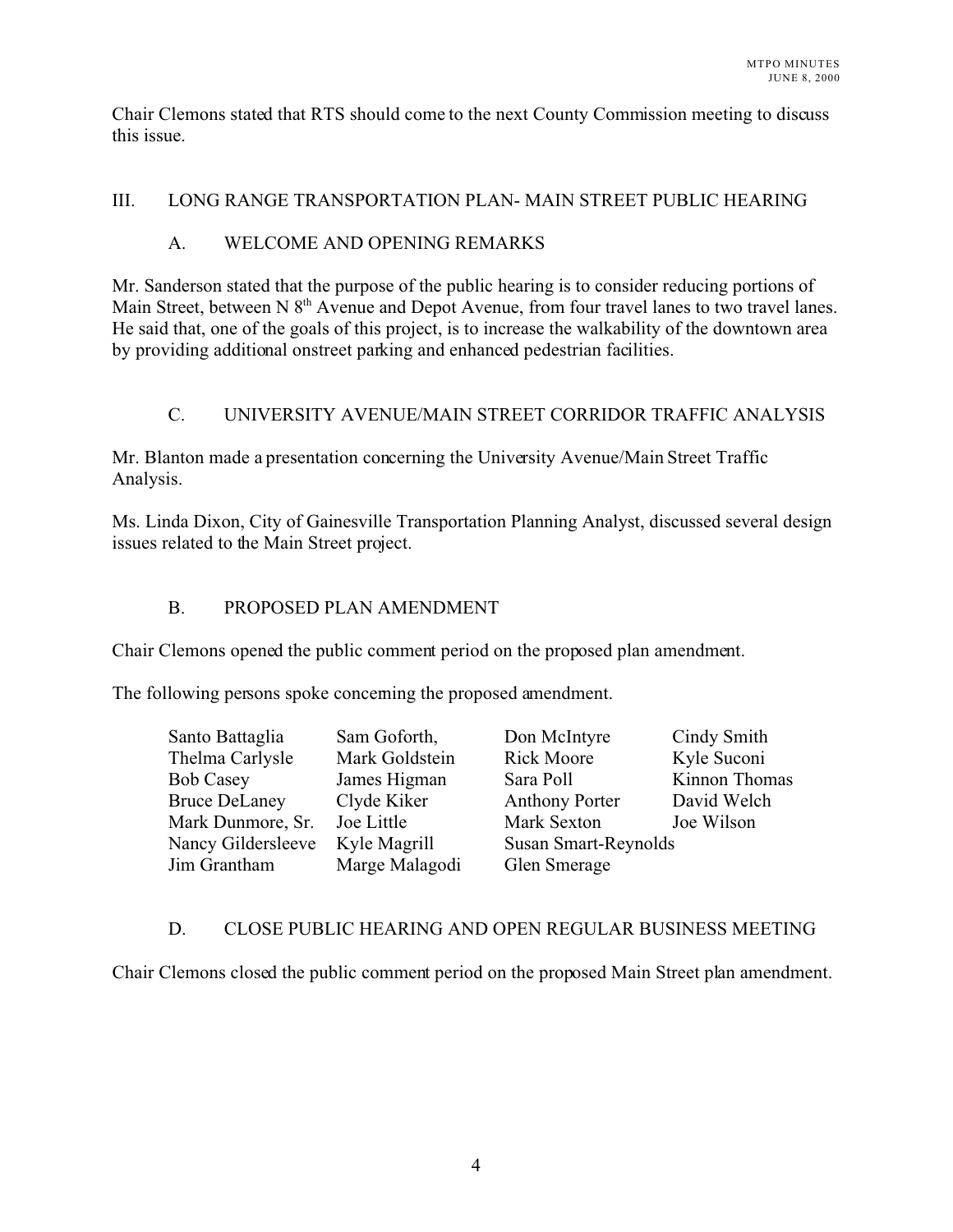### IV. PROPOSED MAIN STREET PLAN AMENDMENT

**ACTION: Commissioner Nielsen moved to:**

- **1. approve the UM Alternative (two lanes on University Avenue from W 34th Street to Waldo Road and two lanes on Main Street from Depot Avenue to N 16th Avenue) as the long range solution;**
- **2. conduct a comprehensive operational analysis (COA) study of RTS in conjunction with the implementation of the UM Alternative;**
- **3. include p arallel par king, bus bays and instreet b ikelanes in the Main Street project design;**
- **4. approve the UM2 Alternative (two lanes on University Avenue from W 34th Street to North/South Drive and two lanes on Main Street from Depot Avenue to N 16th Avenue) as the initial phase of the UM Alternative implementation because funding is programmed for these projects; and**
- **5. amend the MTPO 's adopted Year 2020 Long Range Transportation Plan to include th e Main S treet project, from Depot Av enue north to N 8th Avenue, as the new project priority number three.**

**Commissioner Hutchinson seconded.**

#### **SUBSTITUTE MOTION:**

**Mayor DeLaney m oved to:**

- **1. reconstruct Main Street, from Depot Avenue to N 8th Avenue, and University Avenue, from W 13th Street to Waldo Road, as two lane divided facilities;**
- **2. conduct a COA study of RTS in conjunction with the implementation of the Main Street reconstruction project; and**
- **3. include p arallel par king, bus bays and instreet b ikelanes in the Main Street project design.**

**Comm issioner Newport seconde d; motion p assed 7-1**.

**ACTION: Commissioner Hutchinson moved to amend the MTPO's adopted long range transportation plan to include th e Main S treet project, from Depot Av enue north to N. 8th Avenue, as the new project priority number three. Mayor DeLaney seconded.**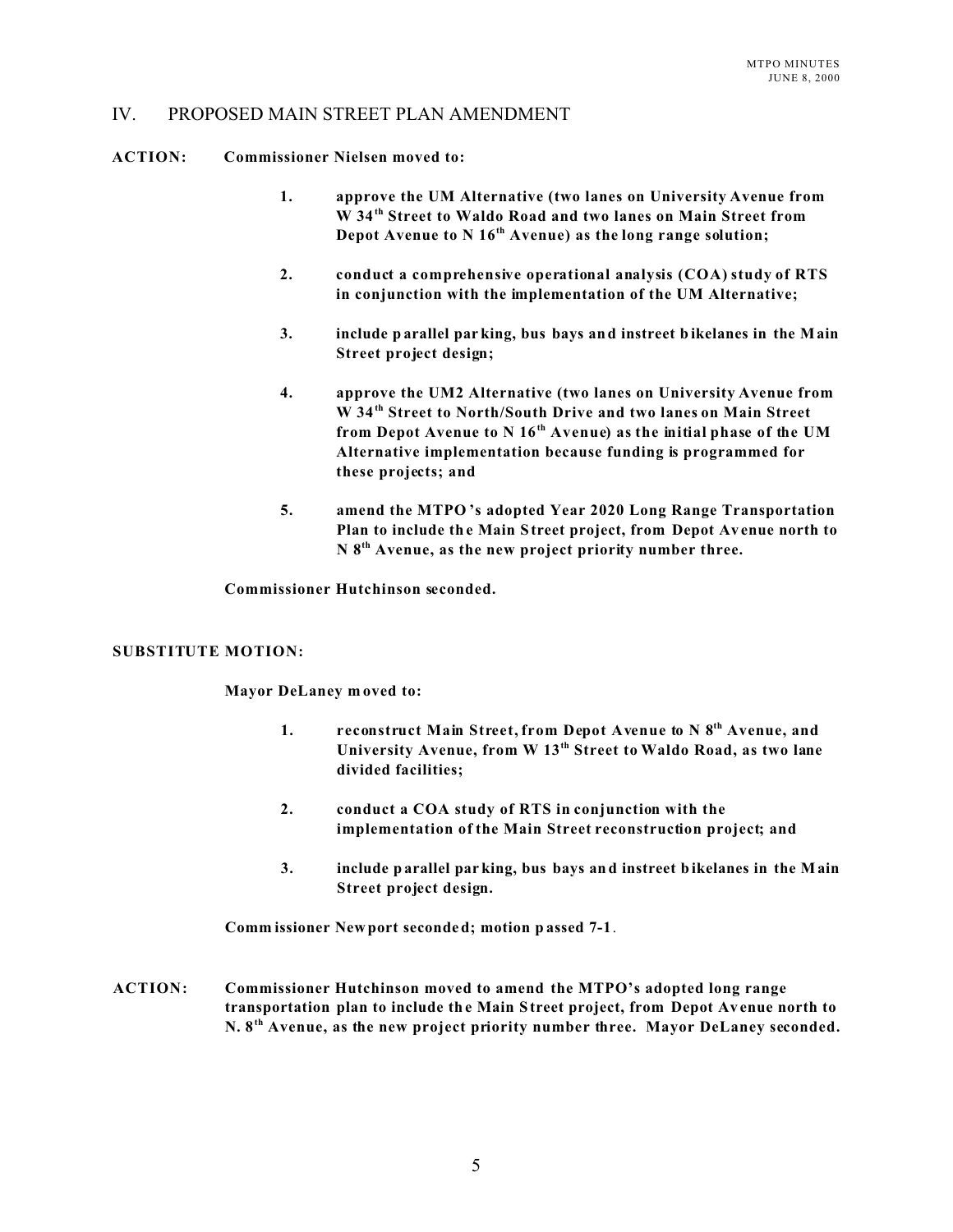**Chair Clemons asked for a rollcall vote:**

|                                  |     |     | County     |
|----------------------------------|-----|-----|------------|
| <b>Commissioner Chestnut III</b> |     |     | Yes        |
| <b>Commissioner Chestnut IV</b>  |     | No  |            |
| <b>Mayor DeLaney</b>             |     | Yes |            |
| <b>Commissioner Hanrahan</b>     |     | Yes |            |
| <b>Commissioner Hutchinson</b>   |     |     | <b>Yes</b> |
| <b>Commissioner Newport</b>      |     |     | <b>Yes</b> |
| <b>Commissioner Nielsen</b>      | Yes |     |            |
| <b>Commissioner Barrow</b>       | Yes |     |            |
| <b>Commissioner Clemons</b>      |     |     | No         |

**Motion passed.**

# V. STATE ROADS (SR) 26 AND 26A-

1. WEST OF W. 34<sup>TH</sup> STREET

Mr. Sanderson discussed the recommendations made by the MTPO Advisory Committees and staff concerning the proposed State Roads 26/26A projects. He noted that the outcome of these changes could require the City of Gainesville, Alachua County and the University to have to renegotiate the Campus Development Agreement.

Mr. Gerry Dedenbach, MTPO Senior Transportation Planner, gave a presentation on the recommendations made by the MTPO Advisory Committees and Council of University Neighborhood Associations (CUNA).

The following individuals spoke concerning State Road 26 west of W. 34th Street:

| <b>Wayne Bowers</b> | Marge Malagodi | Glen Smerage | David Welch |
|---------------------|----------------|--------------|-------------|
| Clyde Kiker         | Gail Sasnett   | Cindy Smith  |             |

**ACTION: Commissioner Newport moved to resurface State Road 26 west of W 34th Street as a four-lane facility. Mayor DeLaney seconded; motion passed unanimously.**

The following individuals spoke concerning State Road 26A west of W. 34th Street:

| Rob Ayers             | Clyde Kiker    | Gail Sasnett | Joe Wilson |
|-----------------------|----------------|--------------|------------|
| <b>Richard Briggs</b> | Marge Malagodi | Cindy Smith  |            |

**ACTION: Commissioner Newport moved to reconstruct State Road 26A west of W 34th Street as a three-lane facility, two lanes westbound and one lane eastbound. Mayor DeLaney seconded; motion failed 6-2.**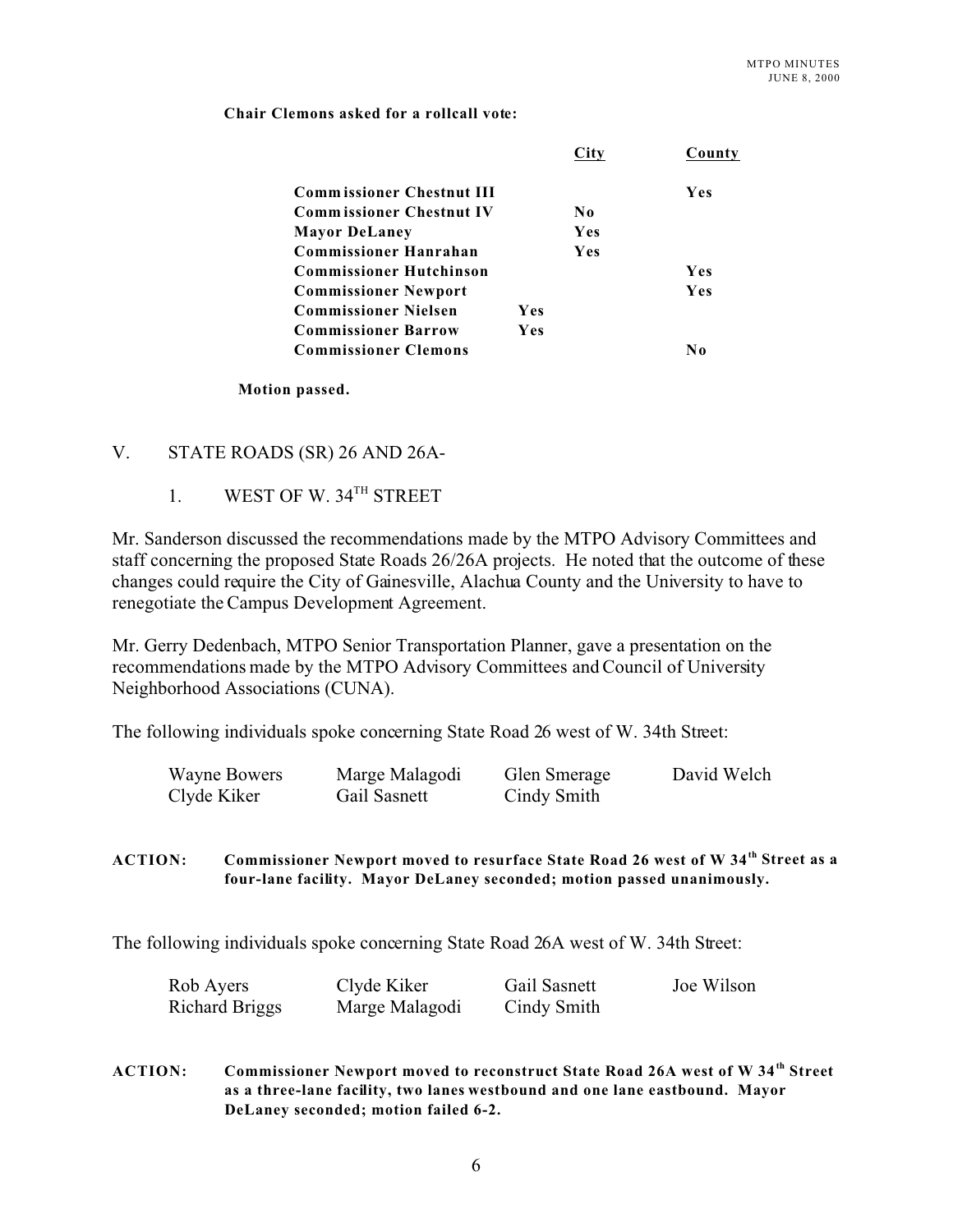**ACTION: Mayor DeLaney m oved to reconstruct State Road 26A west of W 34th Street with one lane eastbound and one lane westbound with center turnlanes, landscape medians, sidewalks and bikelanes. Commissioner Hutchinson seconded.**

**Chair Clemons asked for a rollcall vote:**

|                                 |     |     | County     |
|---------------------------------|-----|-----|------------|
| <b>Commissioner Chestnut IV</b> |     | No  |            |
| <b>Mayor DeLaney</b>            |     | No  |            |
| <b>Commissioner Hanrahan</b>    |     | Yes |            |
| <b>Commissioner Hutchinson</b>  |     |     | Yes        |
| <b>Commissioner Newport</b>     |     |     | <b>Yes</b> |
| <b>Commissioner Nielsen</b>     | Yes |     |            |
| <b>Commissioner Barrow</b>      | Yes |     |            |
| <b>Commissioner Clemons</b>     |     |     | No         |

**Motion passed.**

# 2. W. 34<sup>TH</sup> STREET TO NORTH/SOUTH DRIVE

Mr. Sanderson discussed the recommendations made by the MTPO Advisory Committees and staff concerning proposed State Roads 26/26A projects from W 34<sup>th</sup> Street east to North/South Drive.

The following individuals spoke concerning this agenda item:

| Harvey Budd          | Marge Malagodi | <b>Glen Smerage</b> |
|----------------------|----------------|---------------------|
| <b>Bruce DeLaney</b> | Gail Sasnett   | Cindy Smith         |

### **ACTION: Commissioner Hutchinson moved to:**

- **1. reconstruct SR 26/University Avenue east of W 34th Street to a two-lane facility with center turnlanes, landscape medians and bikelanes; and**
- **2. resurface SR 26A/SW 2 nd Avenue with no modifications to the lanes other than the addition of bike lanes from W 34th Street to the Golfv iew Su bdivision.**

**Mayor DeLaney seconded; motion passed unanimously.**

**ACTION: Commissioner Hutchinson moved to refer the following design related issues for further study and to include them in this year's M TPO List of Priority Projects:**

- **1. the proposed roundabout versus the half signal at the eastern intersection of SR 26/26A;**
- **2. the proposed roundabout at the western intersection of SR 26/26A;**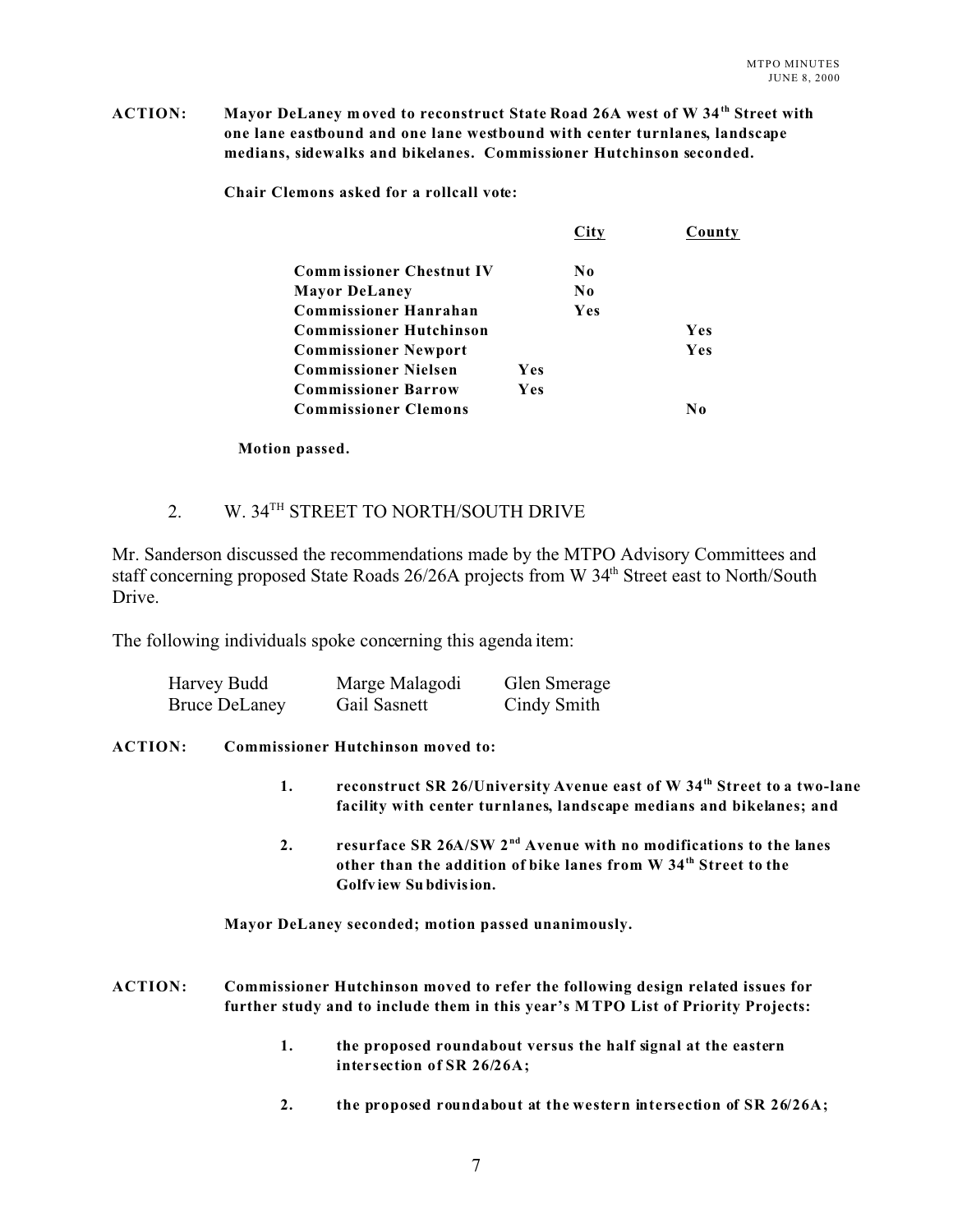- **3. the proposed reduction in the number of travel lanes on W 34th Street from SR 26A north to SR 26 from seven to five; and**
- **4. all of the other items in Exhibit 1 not listed above.**

**Commissioner Hanrahan seconded; motion passed unanimously.**

**ACTION: Commissioner Hutchinson moved to refer the remaining design issues, such as closing median openings, mast arm traffic signals and texture and hue of pedestrian crosswalks to the MTPO Design Team. Comm issioner Newport seconded; motion passed unanimously.**

 $\_$  , and the set of the set of the set of the set of the set of the set of the set of the set of the set of the set of the set of the set of the set of the set of the set of the set of the set of the set of the set of th

### ADJOURNMENT

Chair Clemons adjourned the meeting at 11:40 p.m.

Date Robert Hutchinson Secretary/Treasurer

\\Mike\public\em00\mtpo\minutes\Jun8.wpd